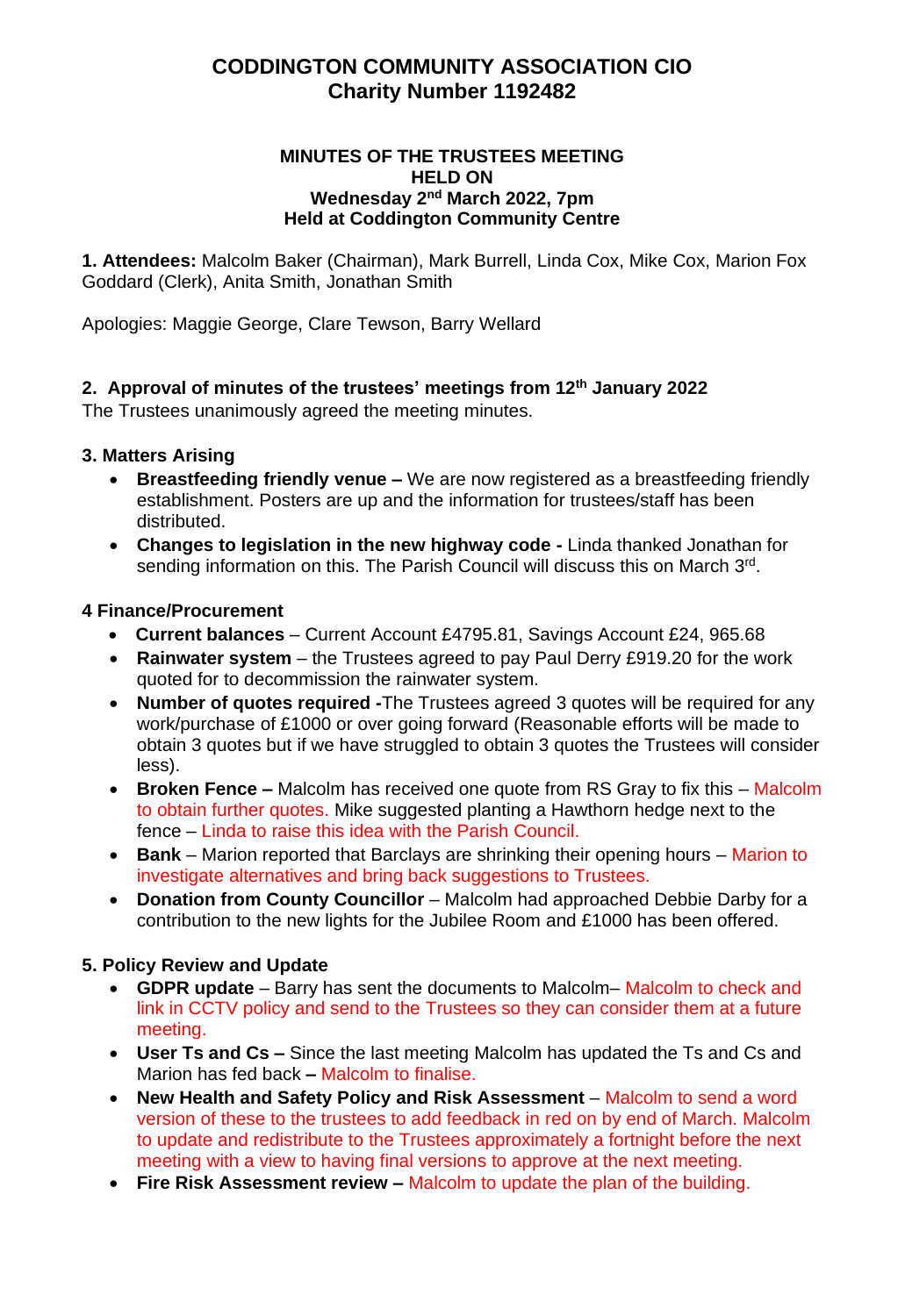- Annual Review **[Free Usage Policy](http://www.coddingtoncommunitycentre.org.uk/shared/attachments.asp?f=7bdddf0e%2Dd73a%2D4e47%2Dbd40%2D7dead6c3a753%2Epdf&o=CCC%2DFree%2DUsage%2DPolicy%2Epdf)**  Marion to draft update for the next meeting including subsidiary guidelines for Trustees
- Annual Review **[Safeguarding Policy](http://www.coddingtoncommunitycentre.org.uk/shared/attachments.asp?f=1e693287%2Dcee8%2D45c9%2D8145%2D3d26e979bbe2%2Epdf&o=Coddington%2DSafeguarding%2DMarch%2D2021%2Epdf)** no changes required.
- **Teenager Parties** The Trustees agreed that the community centre will not host parties for 12–19-year-olds – Marion to send suggested wording for Ts and Cs to Malcolm.

#### **6. Maintenance Update**

Legionella risk assessment – At the last meeting Malcolm suggested that Derry's may be able to help with the hot water storage tank and Barry had found legionella training providers. Ian and Malcolm will do the training - Barry to send details of Legionella training providers to Malcolm so this can be booked. Barry to contact Derry's regarding the Calorifiers/ Hot Water Storage Tank. (Carried from last meeting - Updates required on this)

#### **7. Car Park**

- Flooding this was briefly discussed but no action agreed.
- Malcolm outlined that the car park would be closed if spaces were needed by bookings or if something happens that is a danger to a child.

#### **8. Bookings update**

- Potential New booking Boogie Bounce will need storage space for individual trampolines. Marion suggested we should get the showers decommissioned to make more space for this. Agreed charge £50 per year for storage but items to be left at the user's own risk and on the understanding that other users may have access to the storage room.
- MIND Marion reported that this booking is cancelling a lot with little notice.
- U3A Archaeology and MF Dance have cancelled

#### **9. Any Other Business**

a. Charity Digital – Jonathan recommended this for cheap Microsoft and Adobe software.

- b. Covid Rules Trustees agreed to accept Marion's proposal See final page.
- c. NSDC invite to 'Stand by her' regarding domestic violence– Malcolm will attend.

d. SNU – The Trustees agreed that if the 4 keys have not been returned by the end of this month, an invoice will be sent for these, and their items disposed of – Malcolm to let SNU know.

e. Following the experience with the SNU, it was agreed a Key Policy is required – Marion to draft and obtain list of who has keys from Ian so the Trustees can consider this at the next meeting.

f. Live and Local – Jonathan believes this could make a small profit for the centre but could lead to losses, with it having quite a lot of risk. The Trustees agreed to put this on the back burner for now and to try to think of alternative entertainment/fundraising ideas.

g. Derry Building services will install one light with warm/bright dual functionality so Trustees can consider whether to change the lights in the Jubilee Room. (The faulty emergency light in the corridor has been fixed).

Meeting closed at 8.45 pm

**Dates of Upcoming Meetings: Next Meeting – Wednesday 4 th May 2022 Time 7pm, Coddington Community Centre (Future meetings in 2022 – 13th July, 7 th September, 2 nd November)**